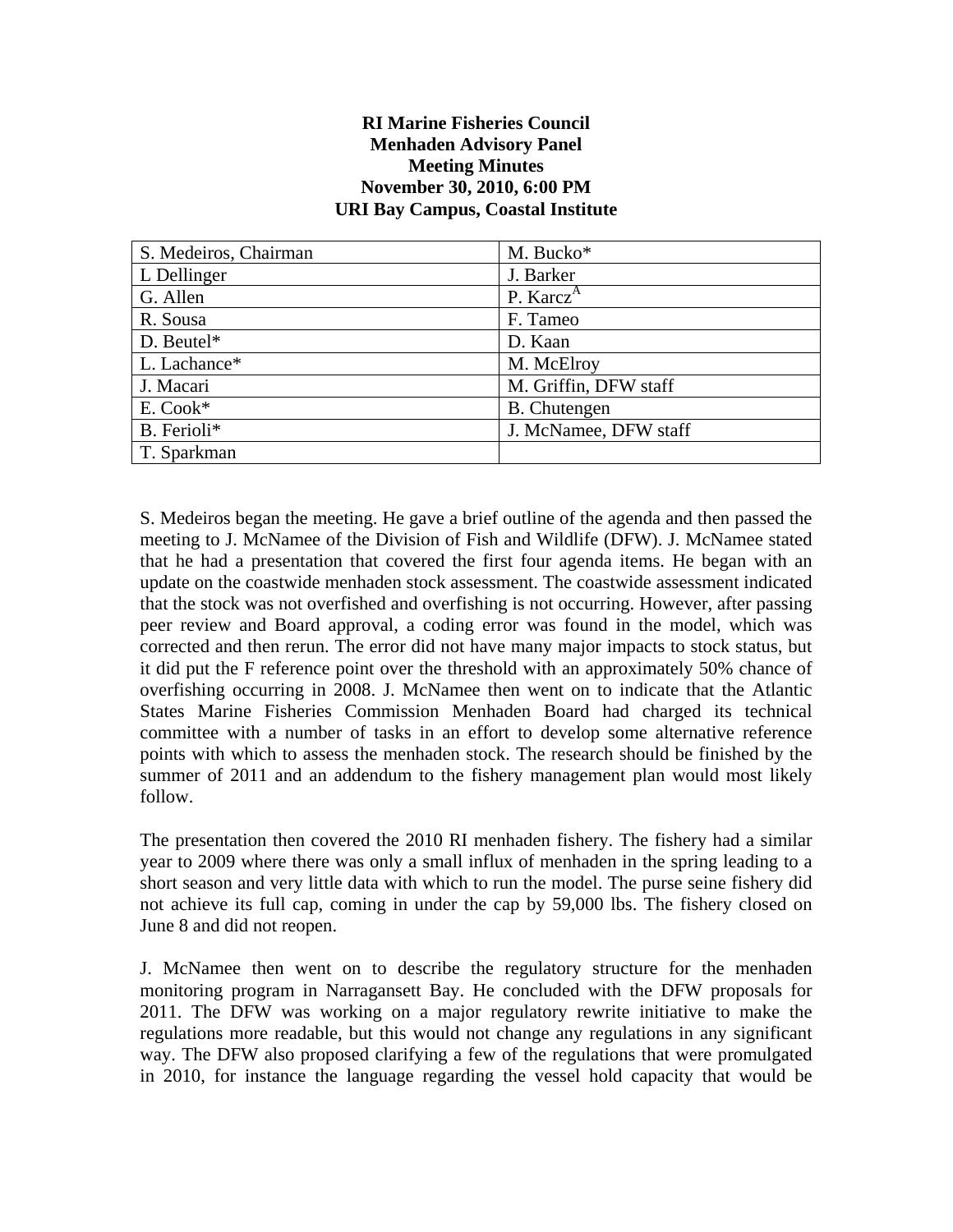clarified to only apply to new vessels not previously assessed, but did not propose changing anything in a significant way.

S. Medeiros then began to go over the written proposals that had been submitted. He began with the proposal submitted by L. Lachance from Ark Bait. There was a discussion prior to officially going through the Ark Bait proposal. R. Sousa stated that they would like to scratch the first item on their proposal as they agreed with the proposed change to the vessel hold capacity as stated by J. McNamee. L. Dellinger stated that he felt that the existing closed areas in the bay could be opened as the current program provided plenty of restriction on the commercial fishery. D. Beutel clarified the intent of the Ark Bait proposal with the September 15 ending of the threshold. R. Sousa stated that it simply ended the threshold for the lower half of the Bay, all of the other restrictions would remain.

The group began the official discussion on the Ark bait proposal (see attached). They decided to take each element one by one. Item A regarding the vessel hold capacity was scratched earlier in the meeting. The next item was an 85 foot vessel length limit restriction. **D. Beutel disagreed with the size and wanted to set the maximum at whatever the Ocean State vessel length was. He felt they should use the waterline length or documented vessel length as the standard.** There was some discussion about dealing with the effort issue through licensing by moving menhaden in to the restricted species category. J. McNamee mentioned that this could only be accomplished through the licensing regulations, not the finfish management plan. **The panel recommended setting a vessel length restriction as indicated by D. Beutel (post meeting note: the Ocean State is 87 ft long). It was a consensus recommendation with one abstention.**

The panel then began a discussion on whether or not any fish remained in the Bay and where they stayed in the Bay. It was pointed out that the discussion was not relevant to the proposal they were currently discussing. S. Medeiros went on with the Ark Bait proposal. The next item was a request to drop the graduated opening and go straight to a 120,000 lbs opening once 2 mlbs entered the Bay. D. Beutel stated that he agreed with the proposal, he did not see any need to add in the extra layer of complexity. M. Bucko stated that he would only agree if the opening limit was raised from 2 mlbs to 3 mlbs. B. Ferioli stated he wanted to stay at status quo. The three other panel members agreed with the change. **The recommendation from the panel were four to allow the proposed change, one to allow it only if the opening limit were raised to 3 mlbs, and one to keep the possession limits status quo. There was no consensus.**

The final piece of the Ark Bait proposal was to remove the 1.5 mlbs threshold after September 15 in an area in the lower portion of the Bay. All other restrictions would still apply. D. Beutel stated that he would agree with waiving the threshold in the lower portion of the Bay (further defined from Quonsett to the Carrier pier in Newport and the entire Sakonnet River) after September 15 and all other restrictions would remain including the cap. There was discussion about continuing to run the Bay model through the fall. M. Bucko stated that he could agree with this but only if the date were moved to October  $1<sup>st</sup>$ . B. Ferioli agreed with this. E. cook stated that he agreed with D. Beutel's